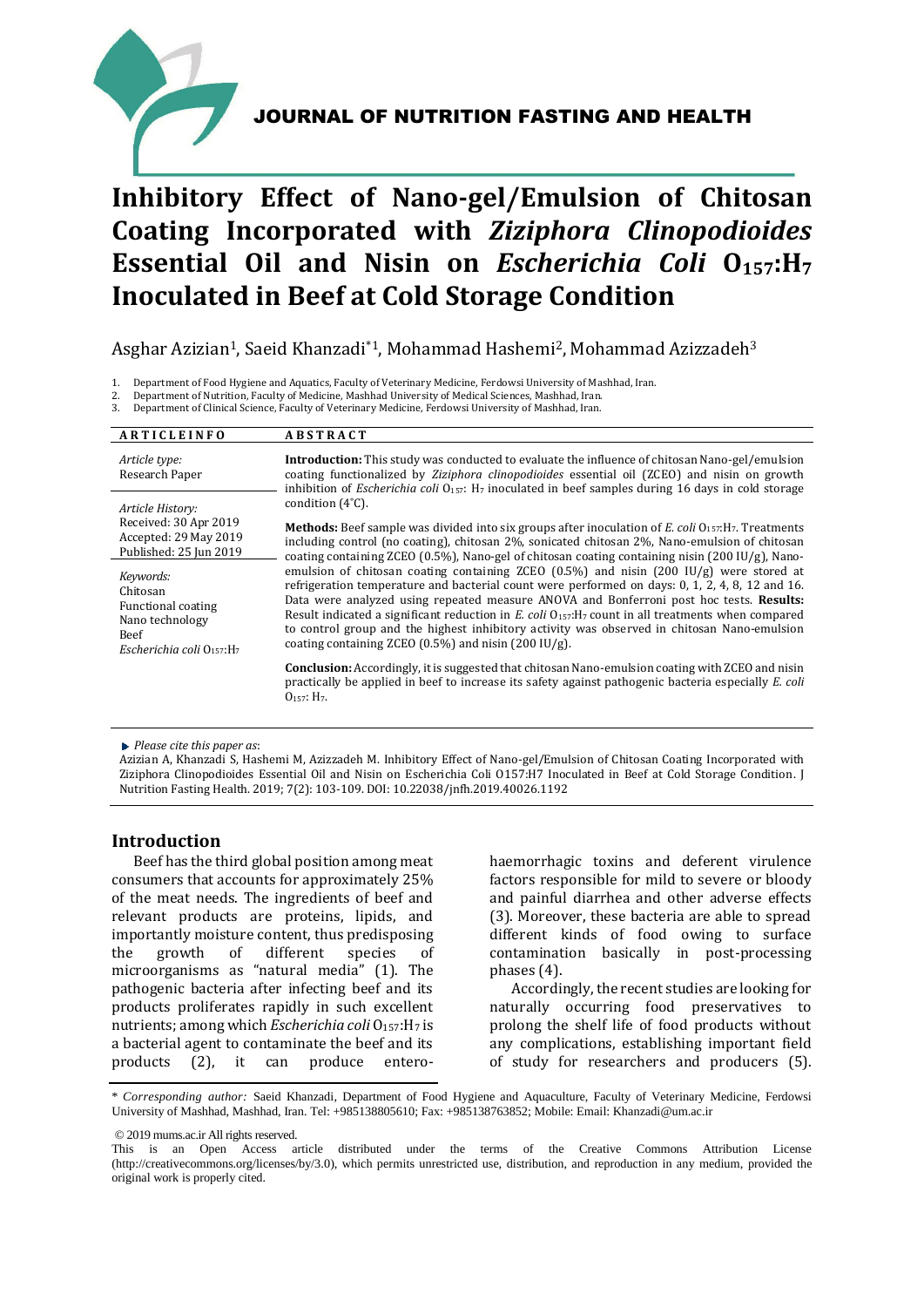Edible coatings and films have attracted further attention because of their ability to carry food additives, including antimicrobials, antioxidants, colors, and flavors, as well as to keep high doses of such agents on the food surface (4). In this context, one of the preservatives widely used in food packaging is chitosan owing to capability of forming film with antimicrobial activity (6). A lot of antimicrobial agents are available to control the growth of different bacteria, fungi and yeast in food products using the chitosan coating (7), with various methods of applying preservatives, such as directly augmentation into food (8), in the form of sachets into packages (9), direct application on the food surfaces (6), and incorporated with packaging materials (10).

Essential oils (EOs) contain various phenolic compounds, including flavonoids and phenolic acids, with antimicrobial nature against to a broad spectrum of microorganisms (4, 11). *Ziziphora clinopodioides* essential oil (ZCEO) is a widely used spice in food preservative owing to potent antioxidant and antimicrobial activities, and also as carminative, appetitive, stomach tonic, antiseptic and expectorant (12), In addition to EOs, other natural antimicrobial agents known as generally recognized as safe (GRAS), including nisin*,* have been recently at the center of attention (12, 13).

Nisin is a more prevalent bacteriocin synthesized by strains of *Lactococcus lactis* and *Streptococcus uberis*, which is administered as an additive and preservative in foods like cheese (14), beef (12, 15) and chicken (16). It is reportedly a strong substance to eliminate a vast spectrum of gram-positive bacteria (17). It is also can be functionalized and coupled with different EOs (12, 17).

Nano-emulsions can be specifically prescribed for food products because of their unique features, including ease of preparation, high-grade functions and fine particle size, which provide enhanced interactions of active compounds and bio membranes, and their transfer (18). The Nano-emulsions are produced by multiple approaches; for example, low-energy and high-energy techniques (18). One of the high-energy methods is ultrasonic emulsification that can be effectively applied to prepare Nano-emulsions having small droplet diameters and low size distributions (19). The emulsion-based systems developed by foodgrade components are easily distributed in food to control the growth of various existing microorganisms (20).

There have been many studies concentrating on the application of edible coatings and films in food; but, few studies have used chitosan as coating containing Nano-particles in food products (21, 22), and there have been no studies regarding effect of chitosan Nano-gel/emulsion coatings containing natural antimicrobials against food-born pathogenic in beef. Accordingly, the present study was designed to investigate the inhibitory activity of nisin and ZCEO-containing chitosan Nano-gel/emulsion alone and in combination on the growth of *E. coli*  O157:H<sup>7</sup> inoculated in beef samples at 4°C.

#### **Materials and methods**  *Materials*

The ZCEO was prepared from Iranian institute of medicinal plants, Karaj, Alborz province, Iran. Low molecular weight (LMW;  $1.03\times10^{5}$  chitosan with degree of deacetylation 91% was purchased from Sigma-Aldrich Company (St. Louis, MO, USA). All media cultures were prepared from Merck (Darmstadt, Germany). Nisin and all other reagents with analytical grade were prepared from the Sigma-Aldrich Chemical Co. (St. Louis, MO, USA). *E. Coli*  O157:H7 (NCTC 12900) was obtained from the department of food hygiene, faculty of veterinary medicine, Ferdowsi university of Mashhad, Mashhad, Iran.

### *Preparation of E. coli* **O157:H<sup>7</sup>**

It was cultured in 9 mL of brain heart infusion (BHI) broth, incubated at 37°C for 24 hours, and then re-incubated for another 18 hours at 37°C. The used bacterial suspension was obtained from 18-h culture (23) to prepare 0.5 McFarland turbidity standard (containing  $1.5 \times 10^8$ CFU/mL) and diluted (1:10) to density of 1.5  $\times$ 107 CFU/mL (23).

#### *Preparation of chitosan Nano-gel/emulsion coating containing ZCEO and* **nisin**

The chitosan powder  $(2\% \text{ w/v})$  (in 5 sterile container) was dissolved in sterile distilled water containing acetic acid  $(1\%, w/v)$ , and glycerol  $(1.5\% \text{ v/v})$  as a plasticizer, to prepare the solutions of chitosan, followed by constantly stirring for 10-15 min to obtain clear solutions. On the other hand, 50 mg of nisin was dissolved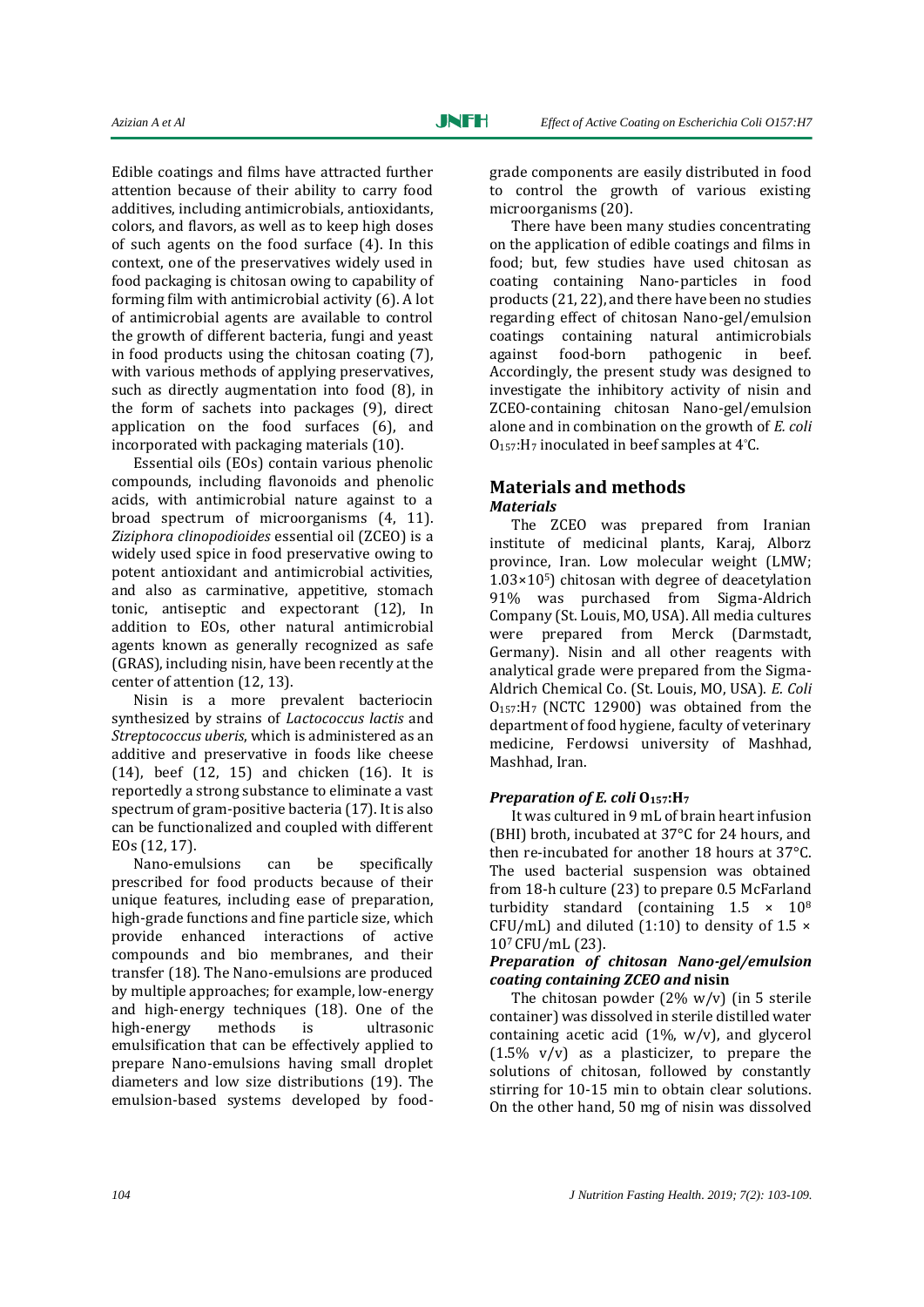in 5 ml of hydrochloric acid (0.02 mol/L) to provide stock solution of nisin, and then the ZCEO  $(0.5\%$  v/w) and nisin  $(200 \text{ IU/g})$  were added to the chitosan solutions. The ZCEO was poured in chitosan solutions in the presence of tween 80 (0.2% w  $zce$ o), as an emulsifier, followed by stirring for 30 min to become uniform, stable, and clear emulsion. Then Chitosan Nanogel/emulsion was formulated in a basis of protocol introduced by Ghosh et al. (2013) with slight modification. Coating solutions were subjected to ultraturrax for 3 min at 3000 rpm and ultrasonic emulsification sonicator (50 °C, pulse; 45s and rest; 15s) for 6 min (19). Particle size was measured by DLS device as well.

#### *Preparation of the beef samples and inoculation of the bacteria*

The fresh beef was purchased from a local butchery of Mashhad, Iran, in summer 2018, and

**Table 1.** List of treatments in the present study

immediately was transmitted to the laboratory. The blood and slime of beef samples were removed by washing and then they were dried, sectioned into pieces (10 g), sprayed by ethanol (70%  $v/v$ ), and burnt to remove the surface microorganisms (11). Each side of samples were separately inoculated by 50 μL of bacterial suspension  $(1.5 \times 10^8 \text{ CFU/mL})$  using micropipettes to achieve a final concentration of about 106 CFU/g (4, 11).

#### *Preparation of treatments*

The inoculated samples were divided into six groups (Table 1) and then were treated by immersing in chitosan Nano-gel/emulsion coatings for 1 minute, drained for 15 minutes, and stored at 4°C for 16 days. Finally, the analysis was performed on days of 0, 1, 2, 4, 8, 12 and 16 during storage (4).

| No | <b>Treatment</b>    | <b>Description</b>                                                                            |
|----|---------------------|-----------------------------------------------------------------------------------------------|
|    | <b>CON</b>          | Control: Samples without any coating                                                          |
|    | Ch 2%               | Samples coated with chitosan 2%                                                               |
| 3  | Nano Ch 2%          | Samples coated with sonicated chitosan 2%                                                     |
| 4  | Nano Ch+ ZCEO       | Samples coated with Nano-emulsion of chitosan containing $0.5\%$ (w/v) ZCEO                   |
| 5  | Nano Ch+ Nisin      | Samples coated with Nano-gel of chitosan containing nisin 200IU/g                             |
| 6  | Nano Ch+Nisin+ ZCEO | Samples coated with Nano-emulsion of chitosan containing $0.5\%$ (w/v) ZCEO and nisin 200IU/g |

#### *Enumeration of E. coli* **O157:H<sup>7</sup>**

For enumeration of the inoculated bacteria, the samples (10 g) were brought to a final volume of 90 mL with 0.1% sterile peptone water. Then, a stomacher (Seward Medical, London, UK) was used for two minutes to homogenize the samples. After the preparation of decimal dilutions, 10 μL (drops method) (4, 24) of serial dilutions of homogenates were cultured onto Cefixime Tellurite Sorbitol MacConkey (CT-SMAC) agar (4, 25) and incubated at 37°C for 24 hours.

#### *Statistical analysis*

All results were presented as mean ± standard deviation (SD) of three measurements and statistical analysis was performed using SPSS ver. 21 software (SPSS, Inc. Chicago, USA) using repeated measure ANOVA, followed by Bonferroni post- hoc test and Dunnette T3 tests. *P*< 0.05 was considered as the significance level.

#### **Results and discussion** *Nano-gel/emulsion characterization*

Table 2 represent the mean droplet size in the Nano-gel/emulsion and their PDI in different groups. As shown in Table 2, the mean droplet size and PDI also decreased after preparation of different Nano-gel/emulsion coatings. The mean droplet size decreased in the sonicated chitosan coating in comparison with that of chitosan coating (non-sonicated). Identical results were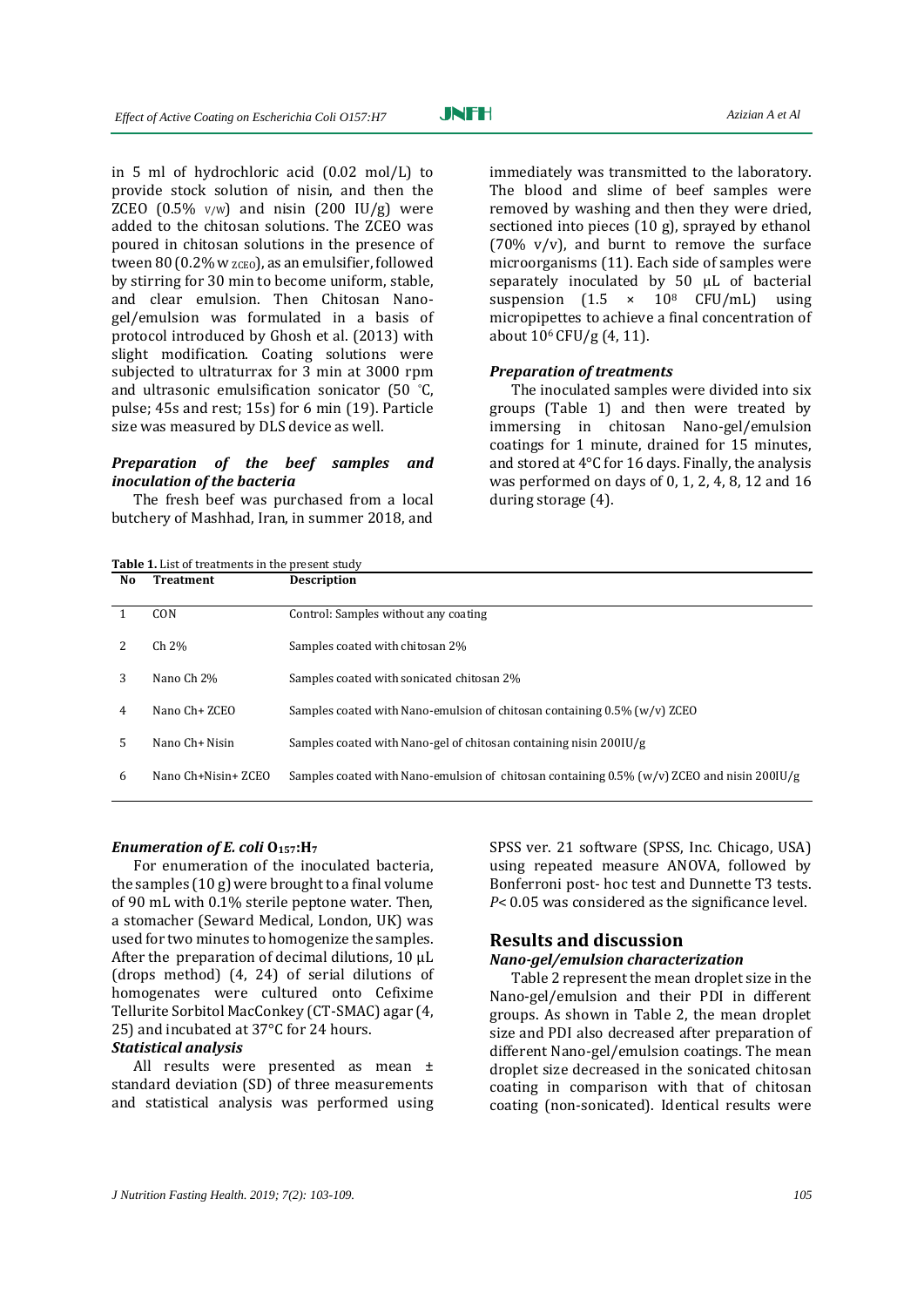demonstrated in previous studies (26); they observed that the droplet size of the Nanoemulsion coated with chitosan decreased. The highest particle size was observed in chitosan coating (2194 nm), and the lowest was observed in Nano ch+nisin + ZCEO (401.3 nm). Other researchers fabricated Nano-emulsion by the incorporation of EOs and antibacterial agents in the biopolymer solutions such as sodium alginate (27) and chitosan (28) prior to sonication process. All of these researchers reported larger droplet sizes (less than 1000 nm), than that obtained in this research (lowest was 401.3 nm).

**Table 2.** Comparison of Lipid Profiles in Participants before and after Intervention

| Group               | z-average (d.nm) | <b>PDI</b> |  |
|---------------------|------------------|------------|--|
| <b>Ch 2%</b>        | 2194             | 0.300      |  |
| Nano Ch 2%          | 904.4            | 0.332      |  |
| Nano Ch+ ZCEO       | 602.9            | 0.292      |  |
| Nano Ch+ Nisin      | 595.8            | 0302       |  |
| Nano Ch+Nisin+ ZCEO | 401.3            | 0.406      |  |
|                     |                  |            |  |

As shown in Table. 2, the PDI also decreased after Nano-gel/emulsion fabrication. The PDI obtained in this research was less than 0.450 in different groups. Noori et al*.* (2018), observed that the PDI was recorded as 0.584 for GEO emulsion and decreased to 0.222 when conventional Nano-emulsion was prepared. Also, some other researchers reported that the PDI decreased after sonication (in all of them, PDI less than 0.500 reported) (21, 29). The lower PDI of Nano-emulsion approved the efficiency of ultra-sonication method in formation of a uniformly size distributed Nano-emulsion (21).

#### *Enumeration of E. coli* **O157:H<sup>7</sup>**

Table 3 represents the effect of different treatments on growth of *E. Coli* O<sub>157</sub>: H<sub>7</sub> during 16

days of storage. The initial count of *E. Coli* O157:H<sup>7</sup> was  $6.55 \pm 0.05$  log CFU/g in CON samples, although, it was lower than CON samples in other treatments, which it may be due to the primary effect of treatments on growth of *E. Coli* O<sub>157</sub>:H<sub>7</sub>. The growth of *E. coli* O<sub>157</sub>: H<sub>7</sub> decreased at 4°C in all treatments; similar results were obtained in previous studies (22). The maximum bacterial count was observed in CON samples (on 16th day of storage;  $4.45 \pm 0.13$  log CFU/g), and the minimum count was observed in Nano Ch+Nisin+ ZCEO samples (on  $8<sup>th</sup>$  day of storage;  $3.15 \pm 0.21$ ,  $12<sup>th</sup>$  and  $16<sup>th</sup>$  <3 log CFU/g), respectively. Similarly, Shahbazi et al. (2015a) found that ZCEO and nisin could decrease the *E. coli* O157:H<sup>7</sup> growth in culture media especially when they were used in combination.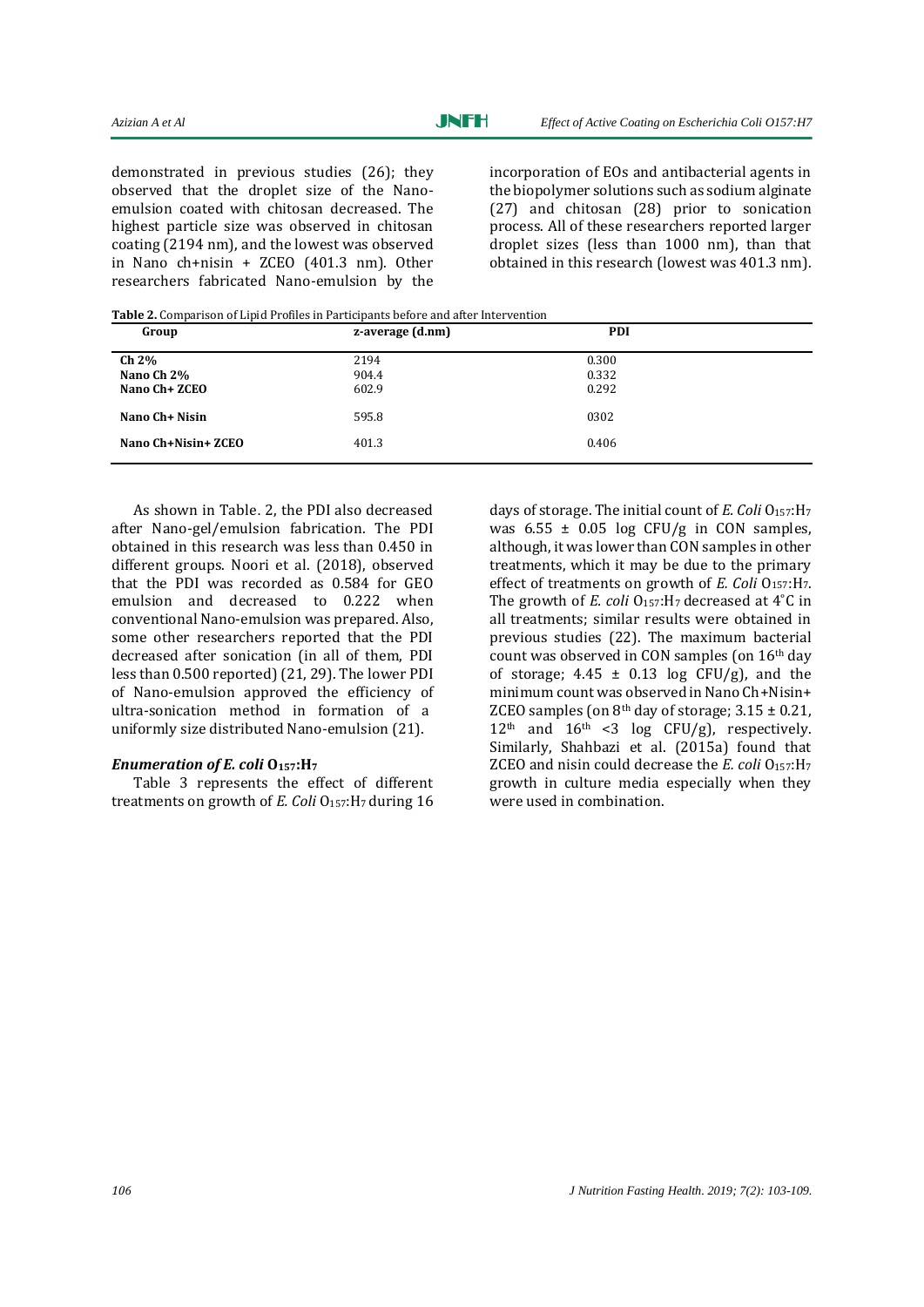| Day          | <b>CON</b>      | Ch 2%           | Nano Ch 2%      | Nano Ch+ Nisin  | Nano Ch+ ZCEO   | Nano<br>$Ch+Nisin+$<br><b>ZCEO</b> |
|--------------|-----------------|-----------------|-----------------|-----------------|-----------------|------------------------------------|
| $\bf{0}$     | $6.55 \pm 0.05$ | $5.39 \pm 0.13$ | $5.22 \pm 0.11$ | $5.12 \pm 0.11$ | $4.84 \pm 0.15$ | $4.73 \pm 0.15$                    |
| 1            | $6.35 \pm 0.08$ | $4.86 \pm 0.12$ | $4.47 \pm 0.11$ | $4.40 \pm 0.09$ | $4.31 \pm 0.01$ | $4.01 \pm 0.07$                    |
| $\mathbf{2}$ | $6.09 \pm 0.11$ | $4.53 \pm 0.08$ | $4.25 \pm 0.03$ | $4.24 \pm 0.13$ | $3.89 \pm 0.05$ | $3.77 \pm 0.09$                    |
| 4            | $5.76 \pm 0.07$ | $4.36 \pm 0.05$ | $4.10 \pm 0.09$ | $4.05 \pm 0.07$ | $3.68 \pm 0.09$ | $3.56 \pm 0.09$                    |
| 8            | $5.33 \pm 0.08$ | $4.24 \pm 0.07$ | $3.81 \pm 0.11$ | $3.75 \pm 0.13$ | $3.36 \pm 0.09$ | $3.15 \pm 0.21$                    |
| 12           | $4.89 \pm 0.30$ | $4.11 \pm 0.17$ | $3.67 \pm 0.15$ | $3.63 \pm 0.17$ | $3.12 \pm 0.16$ | <b>ND</b>                          |
| 16           | $4.45 \pm 0.13$ | $3.90 \pm 0.04$ | $3.38 \pm 0.08$ | $3.34 \pm 0.20$ | N <sub>D</sub>  | ND                                 |

Table 3. Changes in bacterial count (Log CFU/g) of beef samples inoculated with E. coli 0157H7 during storage (M  $\pm$  SD)

ND: Non detected (ND˂103)

The mean reduction rate of *E. coli* O<sub>157</sub>:H<sub>7</sub> count in various treatments is shown in Table 4, so that the maximum reduction rate was related to Nano ch+nisin + ZCEO  $(2.81 \log CFU/g)$  and Nano ch+ ZCEO (2.31 log CFU/g), when they were compared to CON. As it can be seen in Table 4, the use of combinational antimicrobial agents, is more effective against microbial growth than their individual use. Several previous studies (Shahbazi et al., 2015; Ehsani et al., 2014; Raeisi

et al., 2016) confirmed the above finding; nevertheless, they may have antagonistic, synergistic, or additive effects according to the type of antimicrobial agent and microorganism. Heretofore this is the first study which reported that the application of coating treatments could eliminate the bacterial count to level of nondetectable  $(10^3 \text{ CFU/g})$ . As mentioned it is may be due to use of coating solutions containing ZCEO and nisin as Nano-emulsions.

Table 4. Average reduction rate of the *E. coli* O<sub>157</sub>H<sub>7</sub> counts (Log CFU/g) among treatments when compared each other during study period

| Mean<br><b>Difference</b><br>$I-J$<br>Group(I) | Group<br>$\left($ J | <b>CON</b> | $Ch 2\%$ | Nano Ch 2% | $Ch+$<br>Nano<br>Nisin | $Ch+$<br>Nano<br><b>ZCEO</b> | Nano<br>$Ch+Nisin+$<br><b>ZCEO</b> |
|------------------------------------------------|---------------------|------------|----------|------------|------------------------|------------------------------|------------------------------------|
|                                                |                     |            |          |            |                        |                              |                                    |
| <b>CON</b>                                     |                     |            | $1.14*$  | $1.50*$    | $1.55*$                | $2.31*$                      | $2.81*$                            |
| Ch 2%                                          |                     |            |          | $0.35*$    | $0.40*$                | $1.17*$                      | $1.73*$                            |
| Nano Ch 2%                                     |                     |            |          |            | 0.05                   | $0.81*$                      | $1.38*$                            |
| Nano Ch+ Nisin                                 |                     |            |          |            |                        | $0.76*$                      | $1.32*$                            |
| Nano Ch+ ZCEO                                  |                     |            |          |            |                        |                              | $0.56*$                            |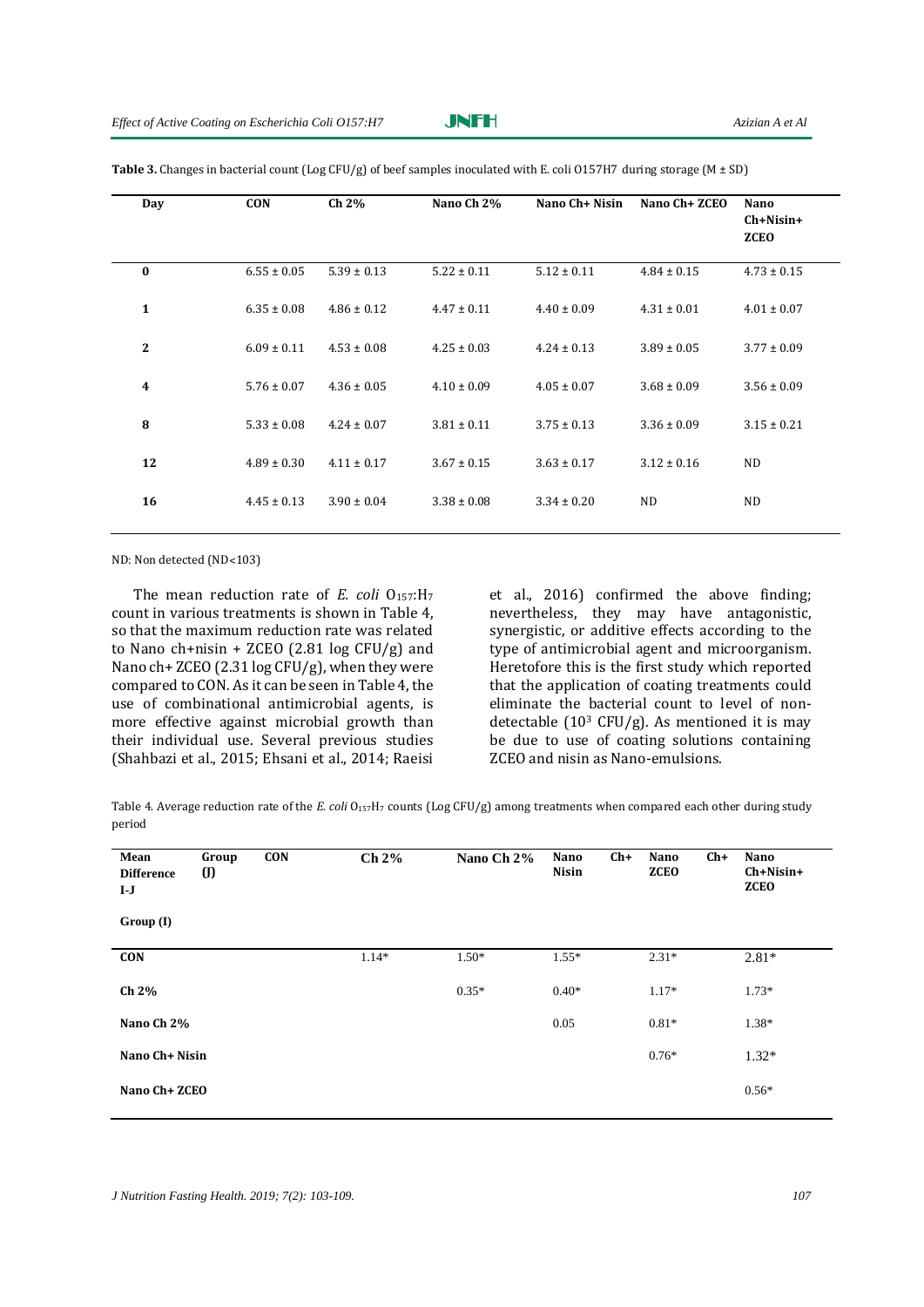According to the results obtained from the present study, Nanochitosan coating was more effective than chitosan coating in eliminating E. coli O157:H7 in beef samples at 4°C. The Nanoemulsion of chitosan combined with ZCEO and nisin (Nano ch+nisin + ZCEO) indicated the highest inhibitory effect on the growth of E. coli O157:H7 inoculated in beef samples at 4°C. The treatments had an acceptable effect on high doses (106 CFU/g) of E. coli O157:H7 and could effectively accelerate its reduction rate in contaminated beef samples stored in at 4°C. These antimicrobial agents loaded in sonicated chitosan coating could significantly reduce the growth of E. coli O157:H7. Accordingly, given the preference of producer and consumer for using natural food additives, we recommend the administration of Nano-emulsion of chitosan enriched with ZCEO and nisin in beef to significantly control the pathogenic bacteria for achieving adequate safety.

#### **Acknowledgments**

It is essential to acknowledge the Ferdowsi University of Mashhad, Mashhad, Iran, for funding (grant No; 3/46031) the present study and Mrs. S. Khajenasiri for cooperating in the current research.

#### **Conflict of interests**

There is no conflict of interests in this study.

#### **References**

1. Cui H, Yuan L, Lin L. Novel chitosan film embedded with liposome-encapsulated phage for biocontrol of Escherichia coli O157: H7 in beef. Carbohydr polym. 2017; 177: 156-64.

2. Zarei M, Basiri N, Jamnejad A, Eskandari MH. Prevalence of Escherichia coli O157: H7, Listeria monocytogenes and Salmonella spp. in beef, buffalo and lamb using multiplex PCR. Jundishapur J Microbiol. 2013; 6(8): e7244.

3. Djenane D, Aïder M, Yangüela J, Idir L, Gómez D, Roncalés P. Antioxidant and antibacterial effects of Lavandula and Mentha essential oils in minced beef inoculated with E. coli O157: H7 and S. aureus during storage at abuse refrigeration temperature. Meat Sci. 2012; 92(4): 667-74.

4. Sharifi F, Khanzadi S, Hashemi M, Azizzadeh M. Control of Listeria monocytogenes and Escherichia coli O157: H7 inoculated on fish fillets using alginate coating containing lactoperoxidase system and Zataria multiflora boiss essential oil. Journal of Aquatic Food Product Technology. 2017; 26(9): 1014-21.

5. Burt S. Essential oils: their antibacterial properties and potential applications in foods—a review. Int J Food Microbiol. 2004; 94(3): 223-53.

6. Park SI, Marsh KS, Dawson P. Application of chitosan-incorporated LDPE film to sliced fresh red meats for shelf life extension. Meat Sci. 2010; 85(3): 493-9.

7. Dutta PK, Tripathi S, Mehrotra GK, Dutta J. Perspectives for chitosan based antimicrobial films in food applications. Food chemistry. 2009; 114(4): 1173-82.

8. Shahidi F, Arachchi JKV, Jeon YJ. Food applications of chitin and chitosans. Trends in food science & technology. 1999; 10(2): 37-51.

9. Coma V. Bioactive packaging technologies for extended shelf life of meat-based products. Meat scie. 2008; 78(1-2): 90-103.

10. Basher A. Color Improvement and Shelf Life Extension of Fresh Red Meats Packaged with Chitosan Coated Films. Archived Dissertations. 2000; 801.

11. Raeisi M, Tajik H, Razavi RS, Maham M, Moradi M, Hajimohammadi B, et al. Essential oil of tarragon (Artemisia dracunculus) antibacterial activity on Staphylococcus aureus and Escherichia coli in culture media and Iranian white cheese. Iran J Microbiol. 2012; 4(1): 30-4.

12. Shahbazi Y, Shavisi N, Mohebi E. Effects of Ziziphora clinopodioides Essential Oil and Nisin, Both Separately and in Combination, to Extend Shelf Life and Control E scherichia coli O 157: H 7 and S taphylococcus aureus in Raw Beef Patty during Refrigerated Storage. J Food Saf. 2015; 36(2): 227-36.

13. Yoon JI, Bajpai VK, Kang SC. Synergistic effect of nisin and cone essential oil of Metasequoia glyptostroboides Miki ex Hu against Listeria monocytogenes in milk samples. Food Chem Toxicol. 2011; 49(1): 109-14.

14. Al-Holy M, Al-Nabulsi AA, Osaili T, Ayyash MM, Shaker RR. Inactivation of Listeria innocua in brined white cheese by a combination of nisin and heat. Food Control. 2012; 23(1): 48-53.

15. Solomakos N, Govaris A, Koidis P, Botsoglou N. The antimicrobial effect of thyme essential oil, nisin, and their combination against Listeria monocytogenes in minced beef during refrigerated storage. Food Microbiol. 2008; 25(1): 120-7.

16. Economou T, Pournis N, Ntzimani A, Savvaidis IN. Nisin–EDTA treatments and modified atmosphere packaging to increase fresh chicken meat shelf-life. Food Chem. 2009; 114(4): 1470-6.

17. Gao M, Feng L, Jiang T, Zhu J, Fu L, Yuan D, et al. The use of rosemary extract in combination with nisin to extend the shelf life of pompano (Trachinotus ovatus) fillet during chilled storage. Food Control. 2014; 37: 1- 8.

18. Moghimi R, Ghaderi L, Rafati H, Aliahmadi A, McClements DJ. Superior antibacterial activity of